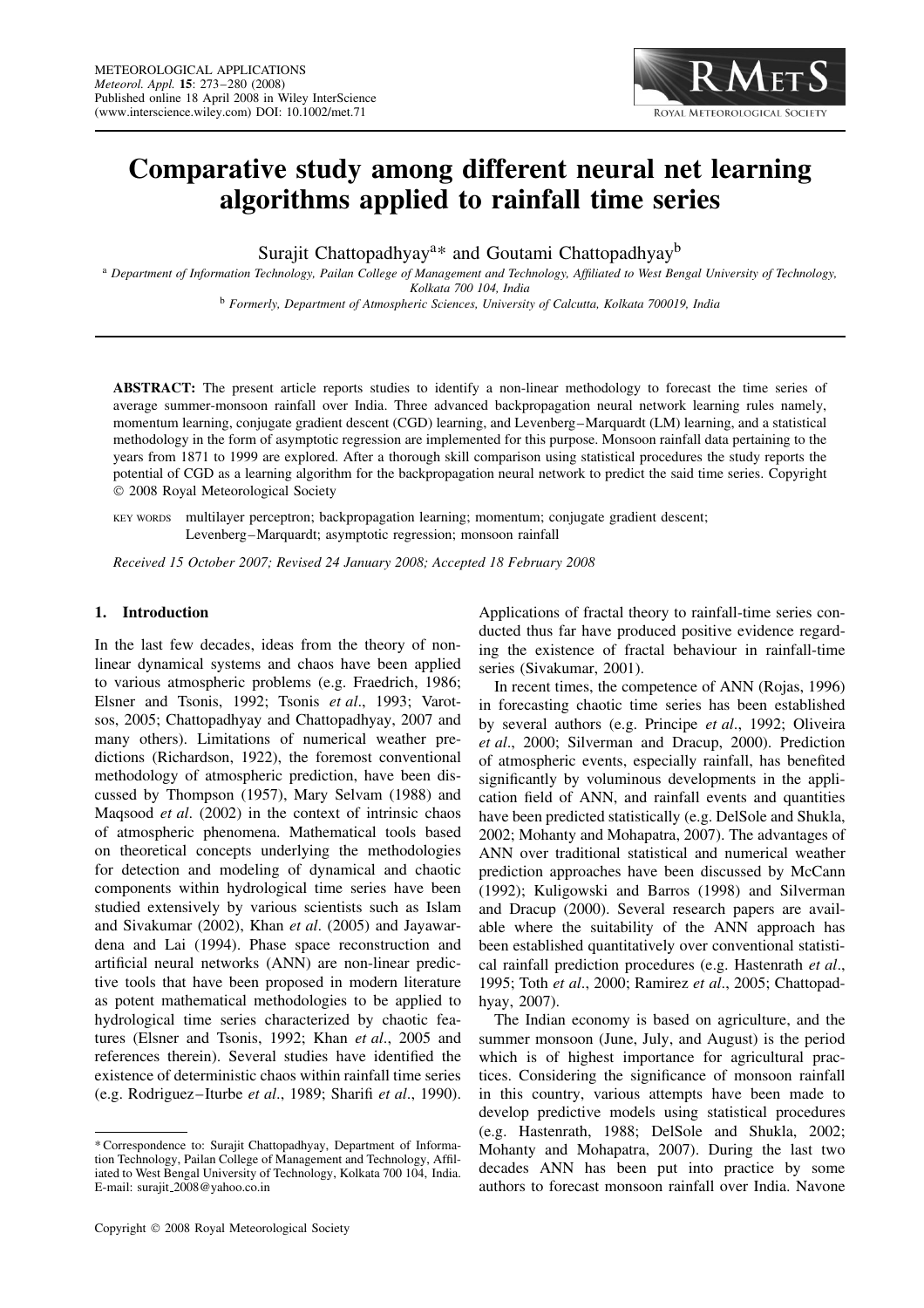and Ceccatto (1994) implemented an ANN method to Indian monsoon rainfall time series using pre-season predictors and derived better forecasts than conventional approaches. Sahai *et al*. (2000) applied backpropagation ANN to predict the average summer-monsoon rainfall amount in India with data from the previous five years as predictors. Philip and Joseph (2003) filtered out the chaotic part of the rainfall pattern over Kerala, a region in the southern peninsula of India, using a new kind of neural network known as the adaptive basis function network and revealed that the performance of the ANN was better than existing methods to understand the long-term behaviour of rainfall phenomena. Chattopadhyay (2007) implemented a feed forward ANN with one hidden layer to forecast average summer monsoon over India and established that it gave a better forecast than a forecast based on multiple linear regression and persistence.

In the present article an attempt has been made to forecast average summer-monsoon rainfall over India with 1 year lead time using ANN technique applied in the form of multilayer perceptron (MLP). The MLP has been learned through three advanced backpropagation learning algorithms, namely, momentum learning, conjugate gradient descent (CGD) learning, and Levenberg–Marquardt (LM) learning. The novelty of this study lies in the fact that instead of using classical backpropagation learning some advanced backpropagation learning algorithms have been chosen and a statistical prediction skill comparison has been carried out. Another originality is that the ANN forecasts have been compared with an asymptotic regression-based forecast, whereas in the available literature the comparisons have been made mostly with multiple linear regressions (e.g. Hastenrath *et al*., 1995; Chattopadhyay, 2007).

# 1.1. A brief review of the MLP learning algorithms used in this article

Since the advent of the backpropagation algorithm a vast variety of improvements has been made to the technique for supervised learning of MLP. The backpropagation algorithm looks for minimum error function in weight space using the method of gradient descent. The combination of weights, which minimizes the error function, is considered to be a solution of the learning problem (details are in Rojas, 1996). To remove some of the inherent problems of the classical gradient descent approach to backpropagation, some adaptive learning methodologies have been proposed by neural network experts (Salomon, 1990). In the present article, three adaptive backpropagation learning methods have been studied with respect to their potential to predict average summer-monsoon rainfall over India.

The momentum learning (Dalmi *et al*., 1998) is a simple modification to the classical backpropagation in the sense that in this learning procedure the past increment to the weight is used to stabilize the convergence. The weight increment is then adjusted to include some fraction of the previous weight update. Thus in momentum learning in a network with  $n$  different weights  $w_1, w_2, \ldots, w_n$ , the *i*-th correction for weight  $w_k$  is given by:

$$
\Delta w_k(i) = -\gamma \frac{\partial E}{\partial w_k} + \alpha \Delta w_k(i-1) \tag{1}
$$

where  $\gamma$  and  $\alpha$  are the learning and momentum rate respectively, and E denotes the error.

In CGD learning (Kramer and Vincentelli, 1989; Medsker and Jain, 2000) the step size is adjusted at each of the iterations. A search is made along the conjugate gradient direction to determine the step size, which minimizes the performance function along that line. The conjugate gradient method can move to the minimum of an  $N$ -dimensional quadratic function in  $N$  steps. The search direction at each of the iterations is determined by:

$$
d(t + 1) = -\nabla E(t + 1) + \beta^* d(t)
$$
 (2)

where, search direction  $d(t) = -\nabla E(t)$  and

$$
\beta = \frac{\left(\nabla E(t+1) - \nabla E(t)\right)\nabla E(t+1)}{\left(\nabla E(t)\right)^2}
$$

The LM algorithm is a higher-order adaptive algorithm known for minimizing the MSE of a neural network. It is a member of a class of learning algorithms called 'pseudo second-order methods'. The LM utilizes the Gauss–Newton approximation that keeps the Jacobian matrix and discards second order derivatives of the error (Maqsood *et al*., 2002). In this algorithm, the function to be minimized is of the form  $f(x) = \frac{1}{2}$  $\frac{1}{2}$  $\sum_{i=1}^{m}$  $\sum_{j=1}^{\infty} r_j^2$  where  $x = (x_1, x_2, \dots, x_n)$  is a vector and each  $r_j$  is a function from  $R^n$  to R. The gradient of f is of the form  $\nabla^2 f(x) =$  $J^T J$ , where  $J(x) = \frac{\partial r_j}{\partial x_j}$  $\frac{\partial f}{\partial x_i}$ .

## **2. Methodology**

#### 2.1. Data analysis

In this article, three predictors have been used with one predictand. The three predictors are: homogenized Indian rainfall in June  $(x_1)$ , homogenized Indian rainfall in July  $(x_2)$ , and homogenized Indian rainfall in August  $(x_3)$  of a given year *n*. The predictand is the average Indian summer-monsoon rainfall  $(y)$  of the next year  $(n + 1)$ . The data have been collected from the website of IITM (Pune) (http://www.tropmet.res.in). The study period is the years from 1871 to 1999. The predictors are considered for the year  $n$  to predict the average summermonsoon rainfall in India in the year  $(n + 1)$ . To view the degree of persistence within the time series pertaining to the predictand time series under study, the autocorrelation function is computed up to lag 10 and is presented in Figure 1.

This figure shows that all the autocorrelation coefficients are very low (below 0.2) in their numerical values. Thus it can be interpreted that the data series have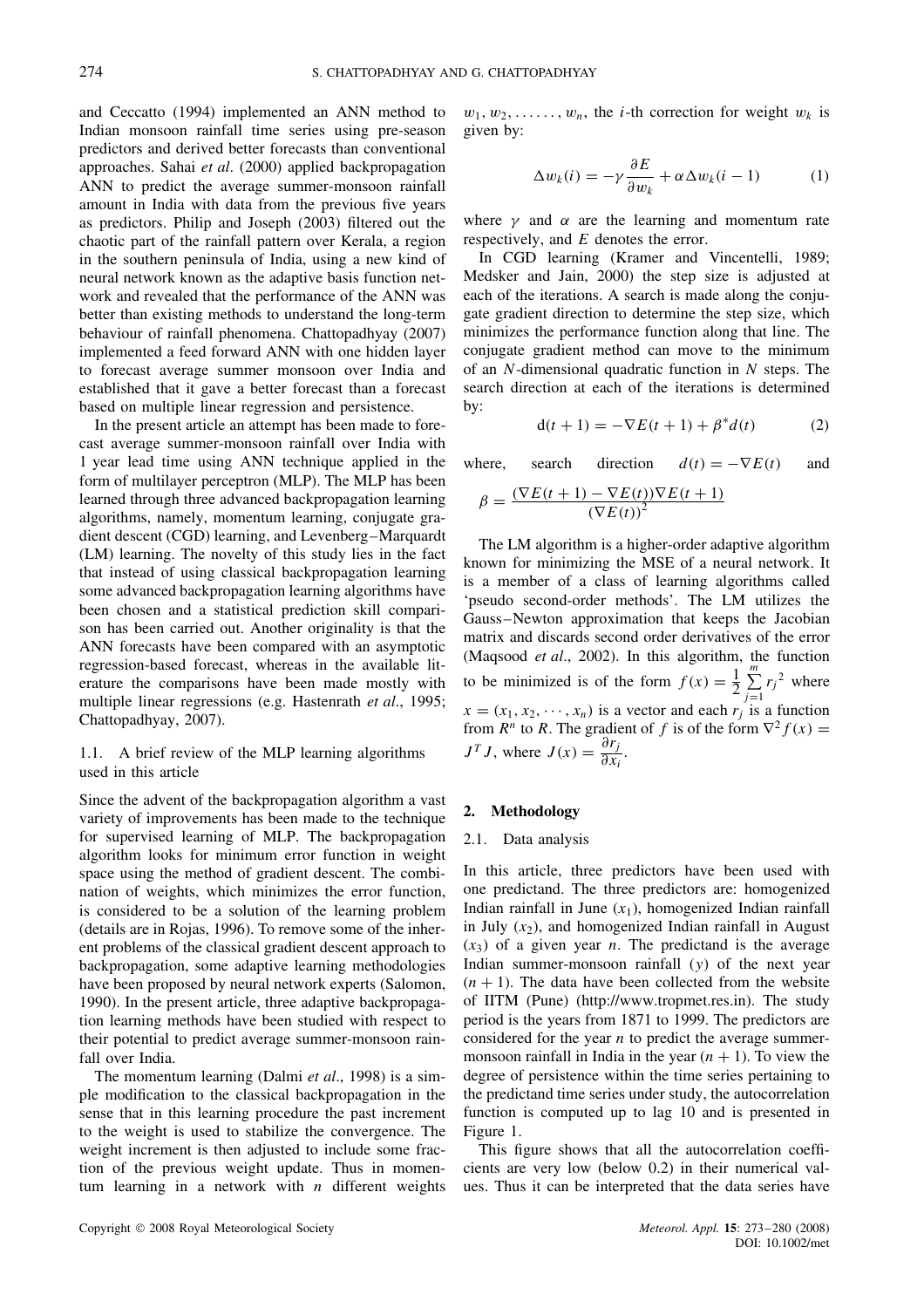as:

function.



Figure 1. Autocorrelation function (ACF) for the average monsoon rainfall amount time series pertaining to the years from 1871 to 1999.

Table I. Correlation matrix for rainfall amounts in the months of June  $(x_1)$ , July  $(x_2)$ , August  $(x_3)$  of a given year and average monsoon rainfall amount of the very next year(y).

|               | $x_1$   | x <sub>2</sub> | $x_3$   | ν       |
|---------------|---------|----------------|---------|---------|
| $x_1$         | 1.00    | $-0.06$        | $-0.01$ | $-0.04$ |
| $x_2$         | $-0.06$ | 1.00           | $-0.01$ | $-0.11$ |
| $x_3$         | $-0.01$ | $-0.01$        | 1.00    | $-0.04$ |
| $\mathcal{Y}$ | $-0.04$ | $-0.11$        | $-0.04$ | 1.00    |
|               |         |                |         |         |

no serial dependence (Wilks, 1995). This observation supports the necessity of implementing some non-linear approach for its prediction.

The correlation matrix for the variables under study is presented in Table I. It is apparent from the correlation matrix that rainfall amounts in the months of June  $(x_1)$ , July  $(x_2)$ , and August  $(x_3)$  have very small Pearson correlation coefficients with the predictand  $(y)$ , which is the average monsoon rainfall amount of the next year. Since the Pearson correlation coefficient is the measure of the degree of linear association between a pair of variables, it can be inferred from the above correlation matrix that the predictors  $x_1$ ,  $x_2$ , and  $x_3$  are non-linearly associated (as implied by very small Pearson correlation coefficient values) with the predictand y. Thus on the basis of the above discussions it can be concluded that some non-linear approach is required for the present prediction problem.

## 2.2. ANN model formulation

Since the present dataset contains 129 years of rainfall data and the prediction is to be made with 1 year lead time, the initial input matrix would have 128 rows, and 4 columns; where the first 3 columns correspond to the three predictors  $x_1$ ,  $x_2$ , and  $x_3$  and the fourth column corresponds to the desired output y. From these 128 rows, the first 64 rows (i.e. first 50%) are used as training patterns, and the last 64 rows (i.e. last 50%) are used as test patterns.

# With 64 training patterns, the maximum number of

hidden nodes can be 13 (Chattopadhyay, 2007). To impose non-linearity in the ANN model, the non-linear activation function is chosen as the sigmoid function (McCann, 1992):

The prediction problem can be symbolically expressed

where the bracketed terms  $x_{1n}$ ,  $x_{2n}$ , and  $x_{3n}$  on the right side imply the monthly rainfall amounts in the months of June, July, and August, respectively, in the year  $n$ . The term  $y_{(n+1)}$  implies the average monsoon rainfall in the next year  $(n + 1)$ . The form of this function is obtained after adjusting a set of parameters that defines it. If the function  $f$  were a linear function of a linear combination of the inputs, then a linear regression could be obtained, but due to proven non-linearity within the data series, it is necessary to allow for non-linearity, which would be introduced by a set of hidden nodes and an activation

 $y_{(n+1)} = f(x_{1n}, x_{2n}, x_{3n})$  (3)

$$
f(z) = (1 + \exp(-z))^{-1}
$$
 (4)

To avoid complexity, only one hidden layer is chosen. In all cases, the perceptrons are learned thrice up to 1000 epochs. The minimization of the minimum squared error (MSE) is taken as the stopping criterion. In all cases, the threshold value is fixed at 0.01 and a batch-learning procedure is adopted.

After training the MLP with all the learning algorithms mentioned above, the predicted average monsoon rainfalls are available for the test cases. The actual and predicted summer-monsoon rainfall amounts for the test cases are schematically presented as time series plots in Figure 2(a) and (c) respectively. It is discernible from the figure that in some test cases the predicted values are greater than the actual values and sometimes they are below the actual values. The differences are the prediction errors. In some test cases the predicted values have almost coincided with the actual values. Observing Figure  $2(a)$ –(c) it can be roughly said that there is somewhat a close association between the actual monsoon rainfall amounts and those predicted by ANN models. In Section 3, the prediction skill of the models are judged statistically using a scatterplot matrix and different summary statistics.

## 2.3. Prediction using asymptotic regression

This section aims to predict average Indian summermonsoon rainfall using a non-linear regression technique. A literature survey shows that there are some significant contributions towards regression-based forecasts of summer monsoon rainfall over India. Hastenrath (1987) analysed the correlations between the various precursors and the rainfall anomalies in the course of 1939–81 and used a stepwise multiple regression to extract from the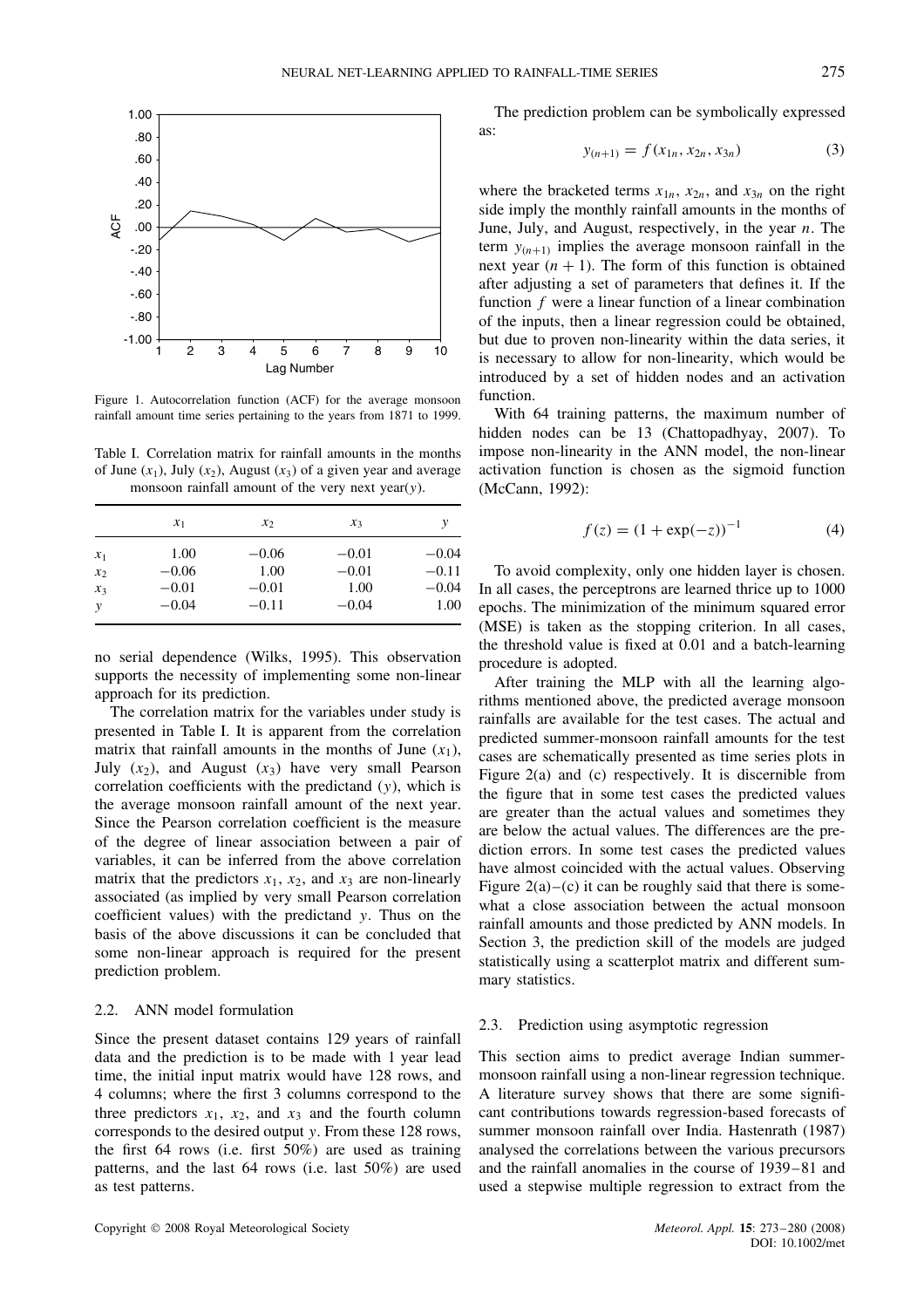

Figure 2. (a)–(c) Schematic of the actual average monsoon rainfall (bold line) and the average monsoon rainfalls (thin line) predicted by MLP with momentum, conjugate gradient descent (CGD), and Levenberg–Marquardt (LM) learning respectively.

'anomaly complex' the variance, which is most pertinent to the interannual variability of southwest monsoon (summer) rainfall. Hastenrath (1988) developed regression models for prediction of monsoon rainfall anomalies over India for various base periods. Singh *et al*. (1995) revealed that the average lowest mean sea-level pressure of heat low over central Pakistan and adjoining northwest India of the month of May had the potential for predicting all of India's summer monsoon rainfall. DelSole and Shukla (2002) indicated the necessity of non-linear models for predicting summer monsoon rainfall over India. Mohanty and Mohapatra (2007) implemented statistical procedures to predict the occurrence/non-occurrence and daily summer-monsoon rainfall quantity over Orissa, a state of India.

The present study deviates a little from the earlier regression studies on Indian monsoon rainfall. In this study no predictors other than monsoon rainfall have been used and the yearly rainfall amount has been predicted. Since non-linearity is a major issue behind adopting the ANN technique, a non-linear regression in the form of asymptotic regression (Chatpattananan, 2006) has been

generated and whether the ANN can perform better than regression technique for the prediction problem under consideration has been examined. A multiple asymptotic regression equation is fitted as:

$$
\hat{y}_{(n+1)} = a_0 + a_1 \exp(b_1 x_{1n}) \n+ a_2 \exp(b_2 x_{2n}) + a_3 \exp(b_3 x_{3n})
$$
\n(5)

where,  $y_{(n+1)}$ ,  $x_{1n}$ ,  $x_{2n}$ , and  $x_{3n}$  carry the meaning explained after Equation (3). The symbol ' $\land$ ' over  $y_{(n+1)}$ in the left hand side of Equation (5) implies the estimated value of  $y_{(n+1)}$ . The constant  $a_0$  is the regression constant, and the other  $a_i$ s and  $b_i$ s are regression parameters. The asymptotic regression constants and parameters are computed by iterating up to 100 steps using the LM algorithm. Training over the same set of patterns as in an ANN, the asymptotic regression equation finally comes out as:

$$
\hat{y}_{(n+1)} = 208.032 + 0.001 \exp(0.043x_{1n}) - 0.797 \exp(0.008x_{2n}) + 0.008 \exp(0.014x_{3n})
$$
\n(6)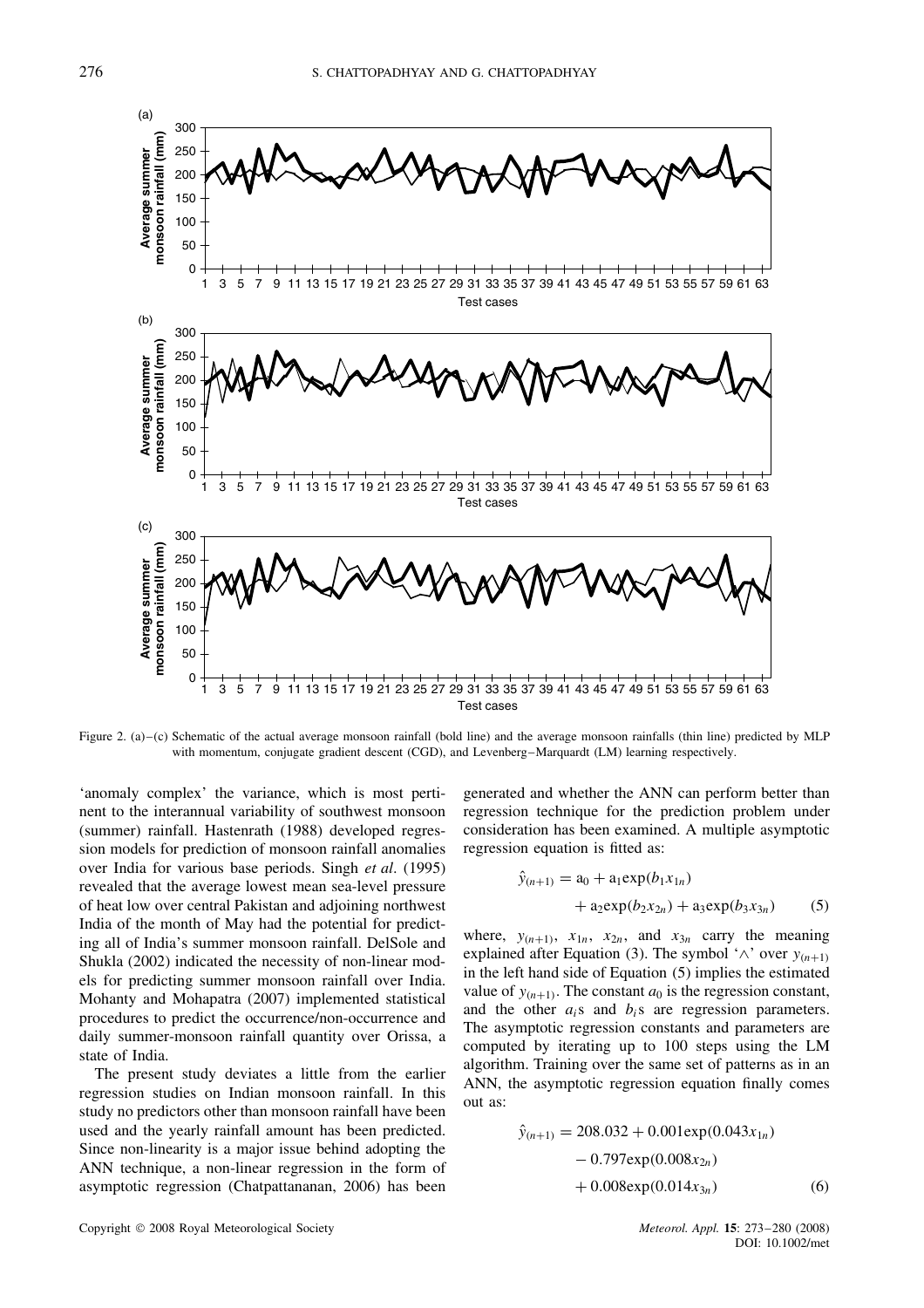

Figure 3. Schematic of the actual (thin line) summer monsoon rainfall *versus* the prediction (thick line) from asymptotic regression.

Applying the asymptotic regression Equation (6) to the same test cases as that of the ANN models it is found that there is a close association between actual and predicted average monsoon rainfall. The results are displayed in Figure 3, but a noteworthy feature is also available here. If the predicted value curve is examined carefully it is seen that throughout the test cases it has maintained a specific pattern, which is close to a straight line. Consequently, for the years with smaller amount of average rainfall, the prediction has come in close agreement with the observations, but the predicted values deviate notably from the observed values in the cases where a high or very low amount of average rainfall has been observed. It is therefore felt that the regression approach is not as appropriate for the extreme cases as they are in the normal cases. A statistical appraisal of the prediction performance of all the techniques is made in the following section.

#### **3. Performance assessment**

Willmott (1982) recommended computation of some 'summary measures' to assess the degree to which a model output fits an observed dataset. These measures are: the mean of the model-predicted variable  $(\overline{P})$ , the mean of the observed variable  $(\overline{O})$ , the standard deviation of the predicted variable  $(S_p)$ , the standard deviation of the observed variable  $(S<sub>O</sub>)$  and the estimated values of the predicted variable  $(\hat{P}_i)$  under the least-squares regression  $\hat{P}_i = a + bO_i$ . According to Willmott (1982), these measures are more illuminating than the measure of coefficient of determination and correlation. Fox (1981) recommended the use of mean square error (MSE), but, Willmott (1982) described the limitations of the MSE, and alternatively proposed and used an 'index of agreement'  $(d)$  of the form:

$$
d = 1 - \left[ \sum_{i=1}^{N} (P_i - O_i)^2 / \sum_{i=1}^{N} (|P_i - \overline{O}| + |O_i - \overline{O}|)^2 \right],
$$
  

$$
0 \le d \le 1 \quad (7)
$$

where, N is the number of observations. The index  $(d)$ is a descriptive measure, and it is both a relative and

bounded measure, which can be widely applied in order to make cross-comparison between models (Willmott, 1982; Yarnal and Draves, 1993). Since a model intends to explain most of the major trends or patterns present in the observed data, it is important to know how much of the root mean square error (RMSE) is systematic in nature. For a good model, the systematic error should tend to 0, and the unsystematic error should approach the RMSE. Willmott (1982) proposed systematic  $(MSE<sub>s</sub>)$ and unsystematic  $(MSE<sub>u</sub>)$  errors as:

$$
MSE_s = \frac{1}{N} \sum_{i=1}^{N} (\hat{P}_i - O_i)^2
$$
 (8)

$$
MSE_u = \frac{1}{N} \sum_{i=1}^{N} (P_i - \hat{P}_i)^2
$$
 (9)

Thus while comparing several models, those having lower systematic errors would be identified as better predictive models. Similarly, for such models, the unsystematic errors would be nearer to the RMSE (Willmott, 1982). On the basis of the earlier discussion it can be said that models having higher Willmott's indices would be more efficient predictive models than those with lower Willmott's index values.

In the present problem all the summary measures described above and the forecast yields are computed to judge the performance of the predictive models described in the preceding sections. Values of these measures are presented in Table II. This table shows that the statistics  $\overline{O}$  and  $\overline{P}$  are very close to each other in all the models. Statistics  $S_0$  and  $S_p$  differ significantly for momentum learning-based MLP and the asymptotic regression models, but they have higher degree of agreement in the case of CGD and LM learning-based MLP models, whilst the ratio  $\frac{RMSE_u}{RMSE_u}$  is much closer to 1 than the other two models. This implies that the momentum learning and asymptotic regression models are better than the other two because the unsystematic error is much closer to the RMSE than the other two models.

Willmott's index values (d) indicate that CGD and LM-based MLP models have almost equal values. It is further observed that in these two MLP models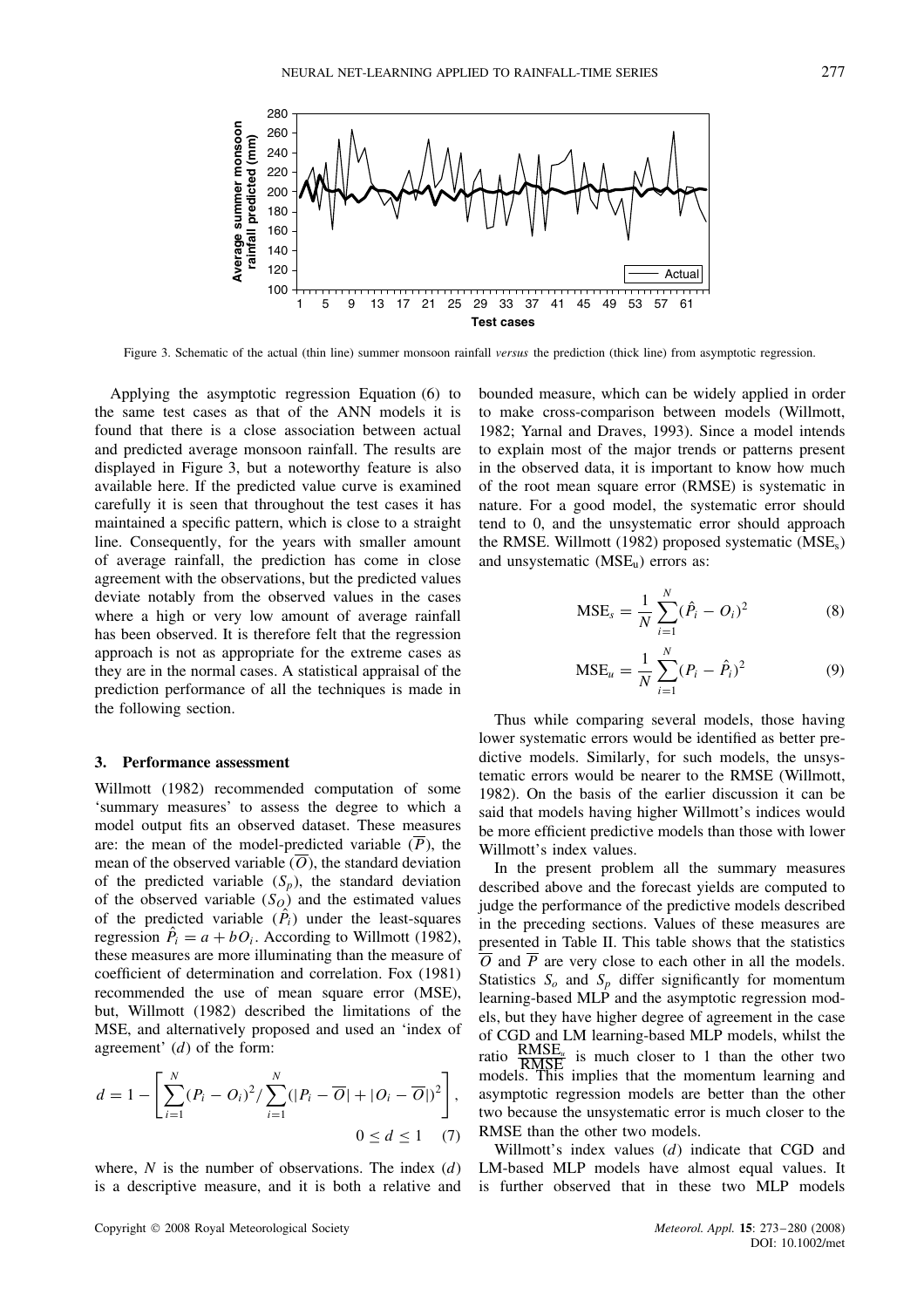|  | Table II. Statistical judgment of the forecast accuracy of the |  |  |  |
|--|----------------------------------------------------------------|--|--|--|
|  | four prediction models.                                        |  |  |  |

|                         | Regression | Momentum | Conjugate<br>gradient<br>descent | $Levenberg-$<br>Marquardt |
|-------------------------|------------|----------|----------------------------------|---------------------------|
| $\overline{o}$          | 203.01     | 203.01   | 203.01                           | 203.01                    |
| $\overline{P}$          | 201.37     | 203.69   | 203.91                           | 205.64                    |
| $S_{\rm o}$             | 28.33      | 28.33    | 28.33                            | 28.33                     |
| $S_{\rm p}$             | 5.07       | 11.34    | 21.86                            | 26.63                     |
| $\overline{d}$          | 0.13       | 0.24     | 0.35                             | 0.34                      |
| $RMSE_u$<br><b>RMSE</b> | 0.15       | 0.26     | 0.42                             | 0.47                      |
| FY                      | 0.45       | 0.53     | 0.50                             | 0.44                      |

Willmott's index has significantly higher values than those in the case of the momentum learning-based MLP and the asymptotic regression model. It can, therefore, be inferred that CGD and LM learning-based MLP models are of very similar nature. Because of higher values of Willmott's index of agreement in these two cases, it can be interpreted that these two models are producing forecasts in better agreement with the actual average monsoon rainfall than the momentum learningbased MLP and the asymptotic regression models. Thus for the prediction problem under consideration an ANN in the form of MLP can be trained by either CGD or LM learning and they would produce a better forecast than an MLP with momentum learning or an asymptotic regression.

Another statistic, forecast yield, defined as the percentage of test cases where the prediction error percentage is below some pre-determined limit, is computed over the entire test set for all the four prediction models. To compute this statistic, the prediction error percentages are calculated for each test case for all the models under study. For the present problem, 10% prediction error is taken as the limit because of the small numerical value of the corresponding absolute prediction error. It is observed that if a maximum 10% error level is allowed, then 53.12% and 50% of the test cases support the ANN in the form of MLP trained through CGD and LM learning respectively. Thus it can be said that in these two cases, the forecast yields are 0.53 (approximately) and 0.50 respectively, whereas, for MLP with momentum learning it is only 0.45 and for asymptotic regression it is only 0.44. This result also favours the CGD and LM-based MLP models. To make the relationship between actual and predicted rainfall amounts more comprehensible a scatterplot matrix is presented in Figure 4, where all the ANN model outputs for the test years are presented against the corresponding actual average rainfall values. From the first column of the scatterplot matrix it is perceptible that there are points, which are situated away from the linear trend lines. This happened due to the test cases having relatively large prediction errors,



Figure 4. Scatterplot matrix for the actual rainfall and the predictions by multilayer perceptrons (MLP) trained through momentum, conjugate gradient descent (CGD) and Levenberg–Marquardt (LM) learning.

but in all the cases dense data pair clouds are available in the vicinity of the trend line. It should be noted that the trend lines are having negative slopes in all the cases. From this study, the existence of large prediction errors has become very prominent. This has happened due to the immense non-linearity in the data sets. The ANN models could make predictions to a considerable extent, but further study is needed to reduce the number of cases with large prediction errors.

Thus far, the entire test set has been considered, and CGD and LM-based MLP models have been proven to dominate the other two models with respect to their prediction ability. In this paragraph, all the models under consideration are judged for a subset of the test set whose elements would be the test cases corresponding to high observed average rainfall amounts. For this purpose 200 mm is taken as the lower boundary for high average rainfall amounts. Those test cases having 200 mm or more average rainfall were identified and the corresponding absolute prediction errors observed for all of the four models. The results are displayed as a line diagram in Figure 5. This figure shows that in these high observed rainfall cases, the errors produced by the asymptotic regression and MLP trained through LM learning have significantly dominated the errors produced by MLP trained through CGD learning and momentum learning. Thus, it is revealed that in extreme rainfall cases ANN in the form of MLP trained through CGD learning and momentum learning predict with significant efficiency.

## **4. Conclusion**

In the preceding sections different advanced backpropagation techniques have been tested for predicting average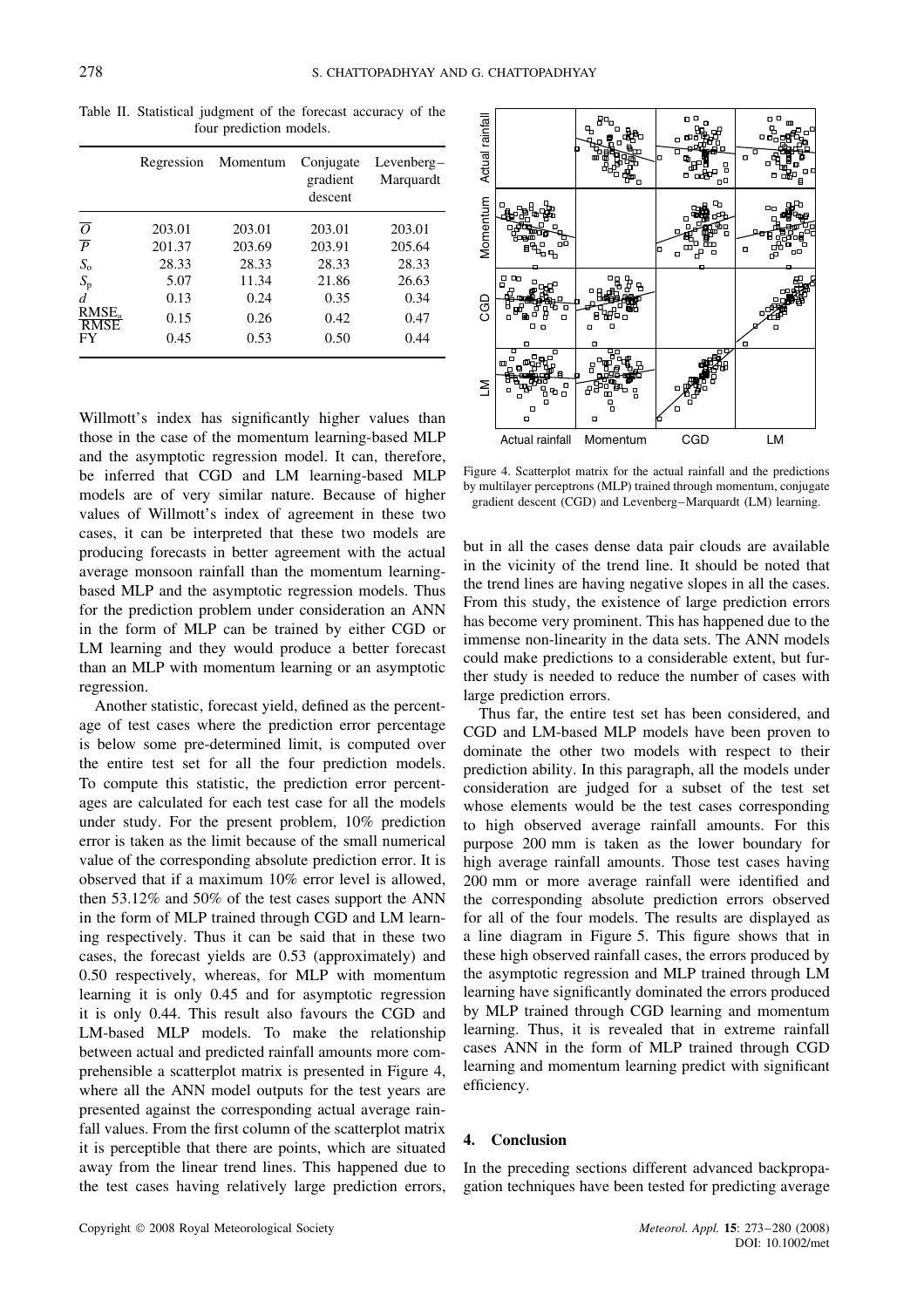

Figure 5. Performances of different MLP learning algorithms and asymptotic regression in the prediction of average summer-monsoon rainfall are judged in this figure for the extreme cases. The absolute prediction errors for different prediction models are presented here for the test cases where the observed average monsoon rainfall amounts are above 200 mm. Actual observations ■, MLP ◆, CGD learning MLP <sup>∗</sup>, LM-learning with <sup>∗</sup>, LM-learning + MLP ∗, LM-learning + MLP ∗, LM-learning + MLP ∗, LM-learning + MLP  $\blacktriangle$  and asymptotic regression  $\blacklozenge$ .

summer monsoon rainfall with the previous year's rainfall amounts in the months of June, July, and August as the predictors. While analyzing the available data sets it has been observed that the data series are not exhibiting any serial correlation. From this it can be concluded that there is no persistence within the time series of average summer monsoon rainfall over India. This implies that the average monsoon rainfall time series does not have any tendency to be in the same pattern for a considerable period of time. Moreover, the very small autocorrelation coefficients indicate that there is no linear association between the past and present values of the time series under study. From the very low entries of the correlation matrix for the rainfall amount time series pertaining to the different monsoon months it can be further observed that the months have no linear association among themselves with respect to the average summer-monsoon rainfall amounts.

From the application of an artificial neural network model in the form of MLP with different backpropagation learning rules it is found that the perceptron models with CGD and LM learning perform almost alike while predicting the time series. It is further observed that the perceptron with momentum learning performs similarly to the asymptotic regression model. The predictions generated by these two models are somewhat inferior to the predictions generated by perceptron models with CGD and LM-learning algorithms.

From a graphical appraisal of the test cases having high amounts of average monsoon rainfall, it is visualized that the CGD and momentum learning perform significantly better than the other two models.

Thus the conclusion is that the artificial neural network is a suitable predictive tool for average monsoon rainfall over India, but a non-linear regression in the form of asymptotic regression also has considerable prediction ability for this problem. CGD, giving good prediction in normal as well as extreme cases, is identified as the best learning procedure for the predictive artificial neural network generated for this purpose.

In this article, the predictions were made using advanced backpropagation learning rules, but the overall prediction has been affected by the existence of a few large prediction errors. Because of such errors the Willmott's indices were not very high and the scatterplots did not give a linear patter. Removal of such errors with the aid of some other soft computing techniques such as Genetic Algorithm and Fuzzy Logic can be a future work to make more accurate forecast.

## **Acknowledgements**

Sincere thanks are due to the anonymous reviewers who have given their valuable comments to enhance the quality of the article. The authors would like to recognize the inspiration from Mr Sujit Chattopadhyay and Mrs Kamala Chattopadhyay while carrying out this research.

## **References**

- Chattopadhyay S. 2007. Feed forward Artificial Neural Network model to predict the average summer-monsoon rainfall in India. *Acta Geophysica* **55**: 369–382.
- Chattopadhyay G, Chattopadhyay S. 2007. A probe into the chaotic nature of total ozone time series by correlation dimension method. *Soft Computing* on-line first issue, DOI 10.1007/s00500-007- 0267-7.
- Chatpattananan V. 2006. An asymptotic regression predictive model for sphere gap diameter and gap spacing. In *IEEE Conference on Electrical Insulation and Dielectric Phenomena*, 15–18 October, 2006, Kansas City, MO; 253–256.
- Dalmi I, Kovacs I, Lorant I, Terstyanszky G. 1998. Adaptive learning and neural networks in fault diagnosis. In *International Conference on Control, (Conference Publication number 455)*, Swansea, UK; 284–289.
- DelSole T, Shukla J. 2002. Linear prediction of Indian Monsoon rainfall. *Journal of Climate* **15**: 3645–3658.
- Elsner J, Tsonis A. 1992. Nonlinear prediction, chaos, and noise. *Bulletin of American Meteorological Society* **73**: 49–60.
- Fox DG. 1981. Judging air quality model performance: a summary of the AMS Workshop on Dispersion Model Performance. *Bulletin of American Meteorological Society* **62**: 599–609.
- Fraedrich K. 1986. Estimating the dimensions of weather and climate attractors. *Journal of Atmospheric Sciences* **43**: 419–432.
- Hastenrath S. 1987. On the prediction of India monsoon rainfall anomalies. *Journal of Applied Meteorology* **26**: 847–857.